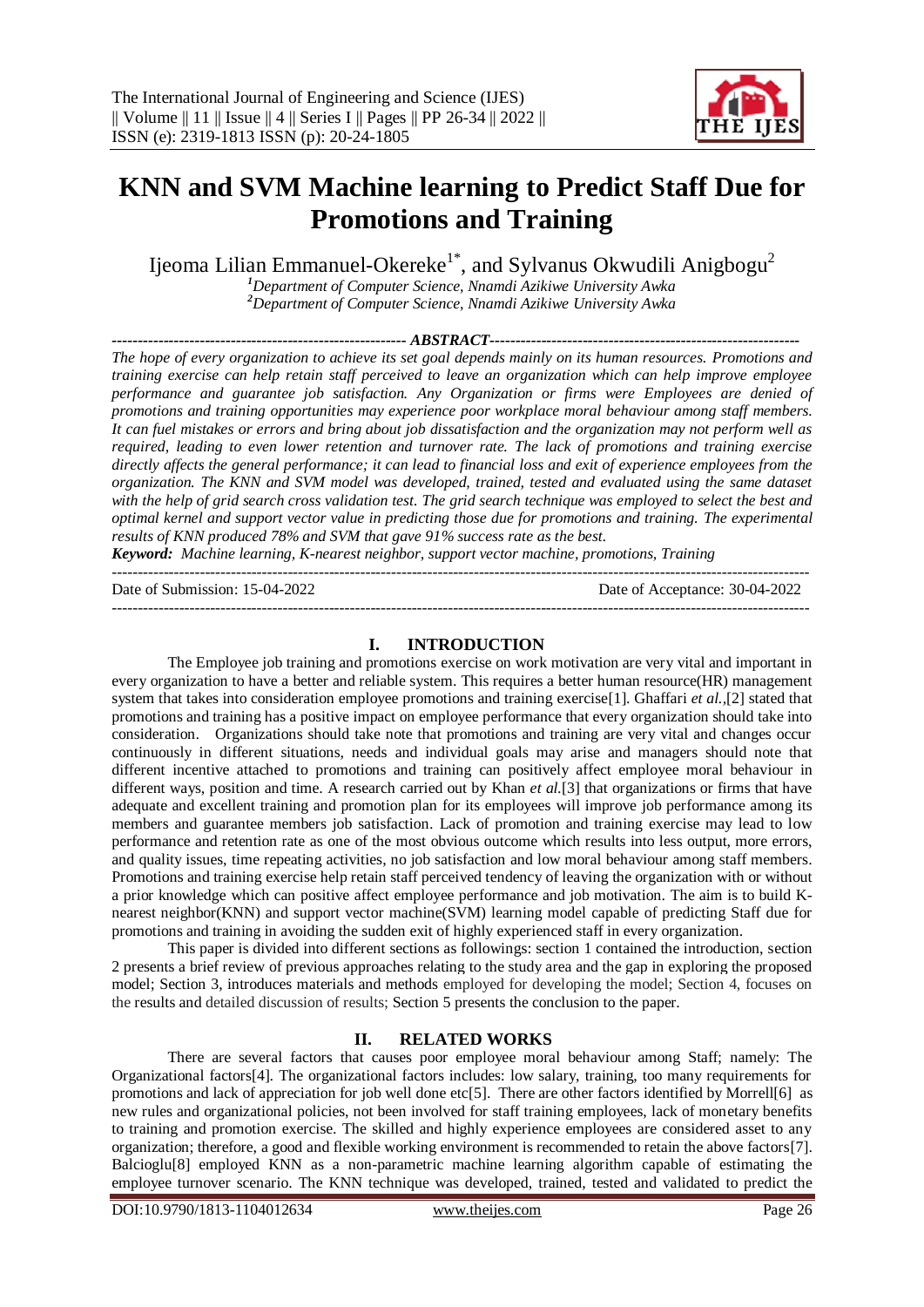employee turnover probabilities across different kernel(k) values using a dataset generated through IBM Watson software. The performance accuracy of KNN in terms of precision across different k values ranges from 1, 4, 6 to 8 which produced 95%, 92%, 93% and 90% accuracy rates. The results show that losing experience staff within the organization is likely to waste investment in employees. The KNN resulted in misclassification error caused by model over-fitting and required other data sampling techniques to produce a better and reliable system. Abugre and Anlesinya[9] carried out a cross-sectional survey and discussed the influence of training participation on employee and perceived employee tendency of leaving manufacturing firms as a result of not been featured in training exercise. The attributes of employee experience, work hour and skill features are used to qualify employees for training exercise. The results show that the organizational tenure, experience, work hour and skill feature has a significant and positive impact on employee performance and participation in an organization. The model could not be developed, trained and tested to work well with real life data. Nawaz *et al.,*[10] proposed a workable framework to show the impact of training and empowerment on employee creativity using a field survey made up of 400 items obtained from 110 organizations comprises of textile, FMCG, cement, petroleum, fertilizers, pesticides, chemicals, electronics, pharmaceuticals and etc. The results reveals that employee partial training participation mediates against the relationship between human resource(HR) practices and staff creativity. The research was carried out to work best with sizable dataset. Ogbuabor and Malaolu[11]; carried out an empirical study on the effect of employee training, manpower development on the overall organizational performance. The study adopted some theoretical machine learning techniques for visualization and used First Bank of Nigeria as a case study. The results shows that greater percentage of the respondents about 70% states that training and manpower development enhanced their efficiency with employee job productivity and the general organizational performance. Recommends that employee training programs should be made compulsory for every individual to motivate and improve performance so that other staff in turn can aspire to perform well and excel. The accuracy rate of adopted techniques could not be computed to work with real life data as such required the use of other machine learning techniques that can work well with practical implementation like the proposed system. Ogbodoakum *et al.,*[12] examined the role of peer and superior support, training self efficacy and training needs using a descriptive survey of statistical techniques that uses machine learning like methods in their predictions like the ARIMA's model for employee readiness to participate in training exercise. The model accuracy rate was below average cause by over-fitting and misclassification errors, resulted in biasness and required improvement using other machine learning techniques. Long *et al.,*[13] combined the random forest and KNN data mining techniques to predict employees that are due for promotion using basic and post features based on some strategies. A preliminary correlation analysis was conducted to explore the associations between selected features and promotion. The post features had higher impact on employee promotion compared to personal basic features. The Gini importance value was computed for each future on employee promotion. The random forest performed best and verified the validity of the selected features compared to the KNN mining technique. Elnaga and Imran [14] proposed a theoretical frame work to determine the impact of training on employee performance and suggest ways on how to improve employee performance through training exercise. The study revealed about training effectiveness and how it contributes meaningfully to increase employee performance. The model could not be used to overcome deficiencies in employee performance and training on job. The results shows that training has positive impact on employee performance. Punnoose and Ajit [15] Constructed an employee turnover prediction system using extreme gradient boost(XGBoost), logistic regression, Naive Bayes, RF, SVM and KNN machine learning classifiers. The GBoost produced 88% as the best accuracy compared to others. It required a well-structured and sufficient hidden layer approach to improve the accuracy and scalability of predicting employee turnover.

## **III. MATERIALS AND METHODS**

In this paper, **we** focused on the use of KNN and SVM machine learning techniques using Grid search technique with a cross validation test to effectively overcome the problem of over-fitting with better accuracy rate and efficiently handle overlapping classifications. The Kernel and different support vector machine values are used to search for the best threshold values and achieve better performance rate. We are adopting the grid search technique with a cross validation test because by default it is sensitive to overcome over-fitting and misclassification errors.

**3.1 Data source:** The dataset used was obtained from a well-structured self study questionnaire distributed and collected through survey as a primary source containing one hundred and fourteen(514) items with attributes: gender, changed\_jobs, exiting\_jobs, involvedIn\_training, promoted, job satisfaction and target. The dataset was divided into 80% training  $\left(\frac{80}{100}\% \times 514\right) = 412$  items) and 20%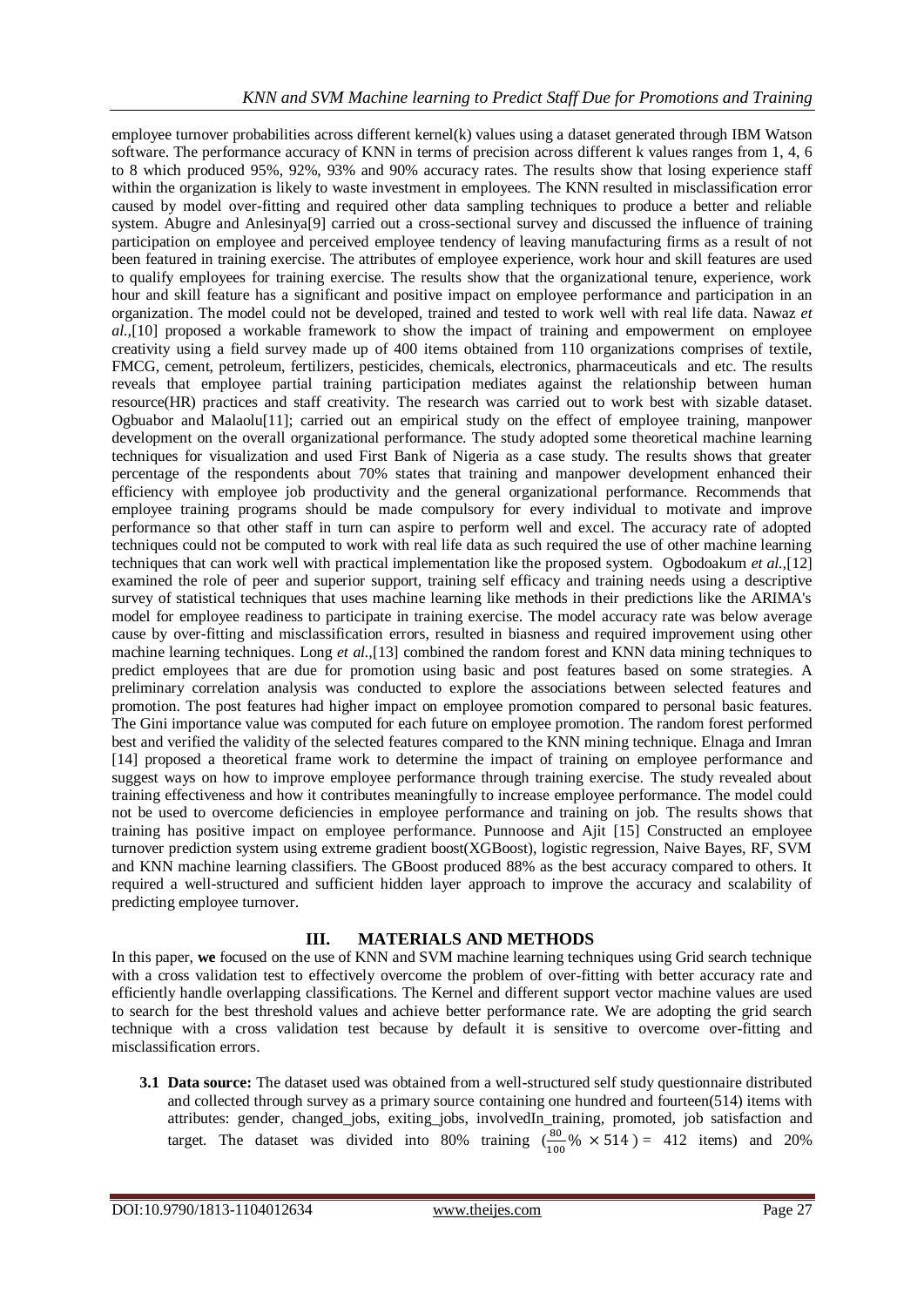testing( $\frac{20}{100}$ % ×514) =102 set for predicting the perceived employee tendency of leaving an organization.

|              | Gender | <b>ChangedJobs</b> | <b>ExitingJob</b> | <b>Training</b> | Promoted       | <b>Target</b>   |
|--------------|--------|--------------------|-------------------|-----------------|----------------|-----------------|
| 1            | Female | Yes                | Yes               | No              | Yes            | Training        |
| $\mathbf{2}$ | Male   | No                 | No                | Yes             | Yes            | $=$             |
| 3            | Female | No                 | No                | No              | Yes            | Training        |
| 4            | Female | No                 | No                | No              | No             | Train & Promote |
| 5            | Female | No                 | No                | No              | Yes            | Training        |
| 6            | Female | Yes                | Yes               | N <sub>0</sub>  | Yes            | Training        |
| 7            | Male   | Yes                | Yes               | N <sub>0</sub>  | Yes            | Training        |
| 8            | Female | Yes                | Yes               | Yes             | Yes            | $\quad \  \  =$ |
| 9            | Male   | Yes                | Yes               | No              | Yes            | Training        |
| 10           | Male   | Yes                | Yes               | Yes             | Yes            | $\equiv$        |
| 11           | Male   | No                 | No                | No              | Yes            | Training        |
| 12           | Male   | Yes                | Yes               | N <sub>0</sub>  | Yes            | Training        |
| 13           | Male   | Yes                | Yes               | No              | Yes            | Training        |
| 14           | Female | N <sub>o</sub>     | N <sub>o</sub>    | Yes             | Yes            | $=$             |
| 15           | Female | No                 | No                | No              | No             | Train & Promote |
| 16           | Male   | N <sub>o</sub>     | N <sub>o</sub>    | N <sub>o</sub>  | N <sub>0</sub> | Train & Promote |
| $- - - -$    | $  -$  | -----              | ------            | ------          | ------         | ------          |
| 489          | Female | No                 | No                | No              | No             | Train & Promote |
| 490          | Female | Yes                | Yes               | N <sub>0</sub>  | Yes            | Training        |
| 491          | Male   | Yes                | Yes               | N <sub>o</sub>  | Yes            | Training        |
| 492          | Male   | Yes                | Yes               | Yes             | No             | Promotion       |
| 493          | Female | No                 | No                | No              | Yes            | Training        |
| 494          | Male   | Yes                | Yes               | No              | Yes            | Training        |
| 495          | Male   | Yes                | Yes               | No              | Yes            | Training        |
| 496          | Female | Yes                | Yes               | No              | No             | Train & Promote |
| 497          | Male   | Yes                | Yes               | No              | No             | Train & Promote |
| 498          | Female | Yes                | Yes               | N <sub>0</sub>  | N <sub>o</sub> | Train & Promote |
| 499          | Female | Yes                | Yes               | No              | No             | Train & Promote |
| 510          | Female | No                 | No                | N <sub>0</sub>  | Yes            | Training        |
| 511          | Female | No                 | No                | Yes             | No             | Promotion       |
| 512          | Female | Yes                | Yes               | No              | Yes            | Training        |
| 513          | Female | No                 | No                | No              | Yes            | Training        |
| 514          | Female | No                 | No                | No              | Yes            | Training        |

**Table 1:** Predicted solutions for staff due for promotions and training

## **3.2 The study strategy:**

The study strategy is divided into stages which includes: preprocessing, classification, feature extraction, the model(KNN and SVM) and performance evaluation stages in a top-down approach.

**3.2.1 Data preprocessing**: The pre-processing stage is necessary for the training and reduces threshold value. It was adopted to help manipulate data and improve model performance because in gathering data sometimes poses difficulties and may result into out-of-range, missing, noisy and false data values. This involves data cleaning, instance selection, data normalization, transformation, feature extraction and selection. The preprocessing produces training data as output which can effectively be interpreted by models.

**3.2.2 Classification:** The classification system is adopted as a supervised learning process of determining data classes referred to as target, labels or categories. Classification is a predictive task or modeling of estimating a mapping function from input variables represented as "X" variable to a discrete output variable represented with "y". It depend mainly on the area of application and the nature of available dataset[16].

**3.2.3 Feature Extraction**: The feature selection process was adopted to determine the correlation between variable or attribute pars based on the level of correlation using a score value. The higher the score value the higher the correlation between attribute pairs[17].

**3.2.4 K-nearest Neighbor:** The KNN requires no assumptions about data distribution in predicting target variables[18]. It works based on observations about data features that are similar to the points in one particular class known as nearest neighbors[19]. The k parameter specifies the number of neighboring points used to classify similar data points into one class by the concept of voting[20].

We created KNN classifier object and passed the k-neighbors argument value to a function in the K-neighbors Class. The model was fitted and trained with training set using the model.fit command and predicted with model.predict command employed in Python sklearn library to perform prediction using the test dataset.

**3.2.5 Support Vector Machines (SVM) regression class:** The SVM is one of the simplest and more preferred machine learning techniques used by data professionals because it tendency of producing better and high accuracy with less computational error[21]. The SVM uses two main concepts namely; hypothesis space and the loss functioning finding an "optimal" hyper-plane as a solution to any learning problem[22]. The SVM is memory efficient and uses subsets of training data points in the support vectors called decision function. The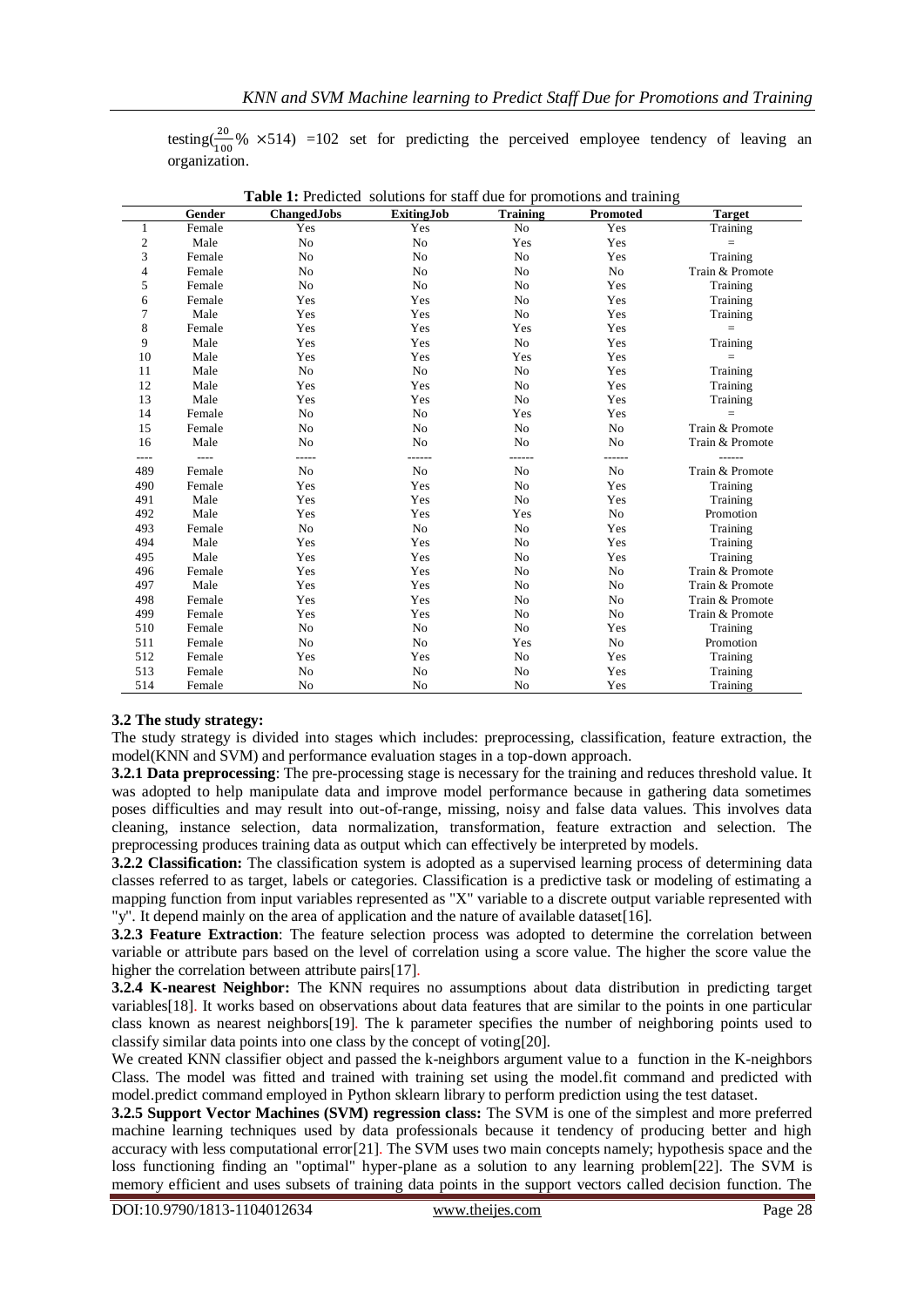simplest formulation of SVM is the linear one, where the hyper-plane lies on the space of the input data[23]. The SVM estimator was defined on the training dataset and tested to effectively predict the target variable. A SVM classifier was invoked from the sklearn.svm library in python and SVM model created. The gamma variable set to be scalable, c=1,0 and random states set to 101 with the Python script: svc=SVC(gamma='scale',  $C=1.0$ , rando state=101). The model was trained with training dataset with svm.fit(X train,y test) and predicted using the testing dataset[svc.predict(X\_test)]. The visualization was done using mat\_plot\_lib library in python. A SVM linear regression class was created with the pre-processed training data to learn and make predictions about employees training and promotions.

| <b>Algorithm 1:</b> K-nearest neighbors(KNN) |                                                                                                  |  |  |  |  |
|----------------------------------------------|--------------------------------------------------------------------------------------------------|--|--|--|--|
| Step                                         | <b>Processes involved</b>                                                                        |  |  |  |  |
|                                              | <b>Start</b>                                                                                     |  |  |  |  |
|                                              | Gather the unsorted dataset with known categories                                                |  |  |  |  |
|                                              | Carryout clustering on sample data points                                                        |  |  |  |  |
|                                              | Sort data points and select the first as training samples                                        |  |  |  |  |
|                                              | Find The K value by taking $K = \sqrt{g(t)}$ , where $n = No$ . of samples in the dataset        |  |  |  |  |
| 0                                            | Locate K-NN values                                                                               |  |  |  |  |
|                                              | Categorize new points using the concept of majority vote                                         |  |  |  |  |
| 8                                            | Return                                                                                           |  |  |  |  |
|                                              |                                                                                                  |  |  |  |  |
|                                              | <b>Algorithm 2:</b> Support vector machine (SVM)                                                 |  |  |  |  |
| Step<br><b>Processes involved</b>            |                                                                                                  |  |  |  |  |
|                                              | <b>Start</b>                                                                                     |  |  |  |  |
|                                              | Find candidate $\text{SV}$ with closest pair from classification ( $\text{SV}$ =>support vector) |  |  |  |  |
| 3                                            | If there are violating points:                                                                   |  |  |  |  |
|                                              | Find violating points                                                                            |  |  |  |  |
|                                              | Compute the candidate_ $SV =$ candidate_ $SV +$ voilating_points)                                |  |  |  |  |
|                                              | If there is any $\alpha_0 < 0$ due to the addition of c to S that gives negative:                |  |  |  |  |
|                                              | Candidate $SV =$ candidate SV                                                                    |  |  |  |  |
|                                              | Repeat module to prune all data points                                                           |  |  |  |  |
| 9                                            | end_if                                                                                           |  |  |  |  |
| 10                                           | end_if                                                                                           |  |  |  |  |

**3.2.6 The Grid search Method:** We are using the gridsearchCV method with a cross validation test to search for the best possible threshold hyper-parameter values. The KNN and SVM nodes are trained to use feature to increase the performance and make a more stable and accurate predictions. The sklearn class library with Randomized Search CV method was adopted and defined on grid of hyper-parameter values and samples from the grid performing K-fold cross validation(CV) with combination of values. The random Grid Search was used to obtain the best hyper-parameter values with more cross validation folds in reducing the chances of model over-fitting.

## **3.2.7 Performance Evaluation**

The prediction accuracy, mean score and standard deviation and cross validations curve are employed to evaluate the performance of KNN and SVM classes.

The accuracy is the ratio of correctly classified data points to the total no. of points in the dataset which ranges from 0-100%.

$$
Accuracy = \frac{Number\ of\ correct\ classifications}{Total\ number\ of\ classifications} = \frac{TP+TN}{TP+TN+FP+FN}
$$

**Standard deviation:** is the measure of variations TP+TN+FP+FN<br>Standard deviation: is the measure of variation or dispersion for set of numerical values it basically computes the square root for the spread of 'x' distribution of data from the average point. It's a computation showing how far data haves from the average or mean point

Standard deviation (S.D)=
$$
\sqrt{\frac{1}{N-1} \sum_{i=1}^{N} (x_i - \overline{X})^2}
$$

Where N is the total dataset,  $x_i$  is the individual observations in the sample dataset and  $\bar{X}$  is the mean of the sample. We computed the standard deviation of data using the sqrt-function from math module of Python standard library with the stdev-function that takes data from a population and returns its standard deviation.

## **IV. RESULTS AND DISCUSSION**

The results of KNN and SVM regression classes are obtained through the use of tables and Charts. The design and implementation was done with some varying fine-tuned kernel, epsilon and support vector hyperparameter values to have a better result. The prediction and classification accuracy of both models are visualized and discussed using cross validation curve, neighborhood graph, standard deviation and mean scores reported as given bellow.

1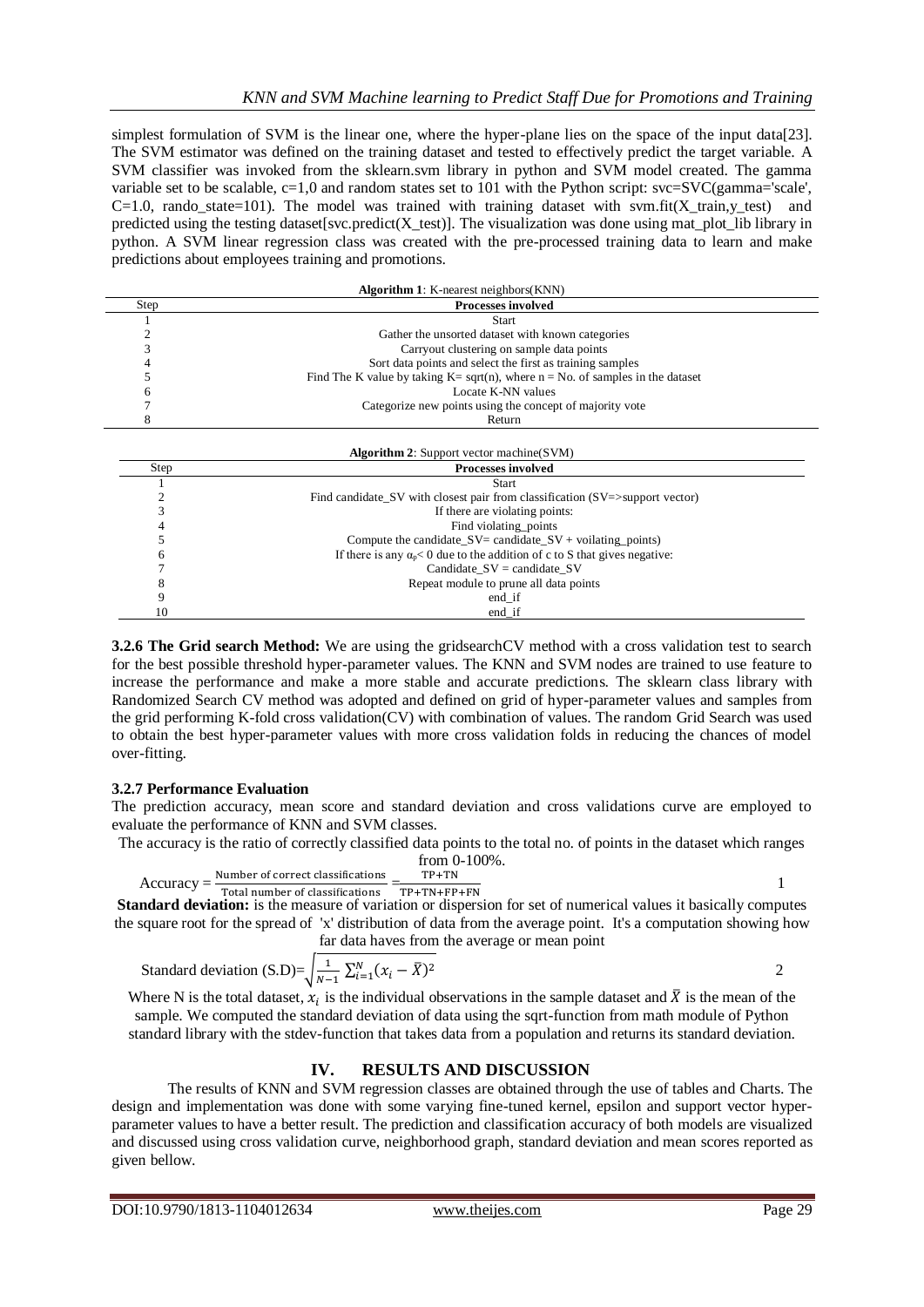

Promotted Not\_Promoted Classes of Data **Figure 1:** Employee Status of promotion





**Training Status Figure 3:** Status of Employee training

50  $\,0\,$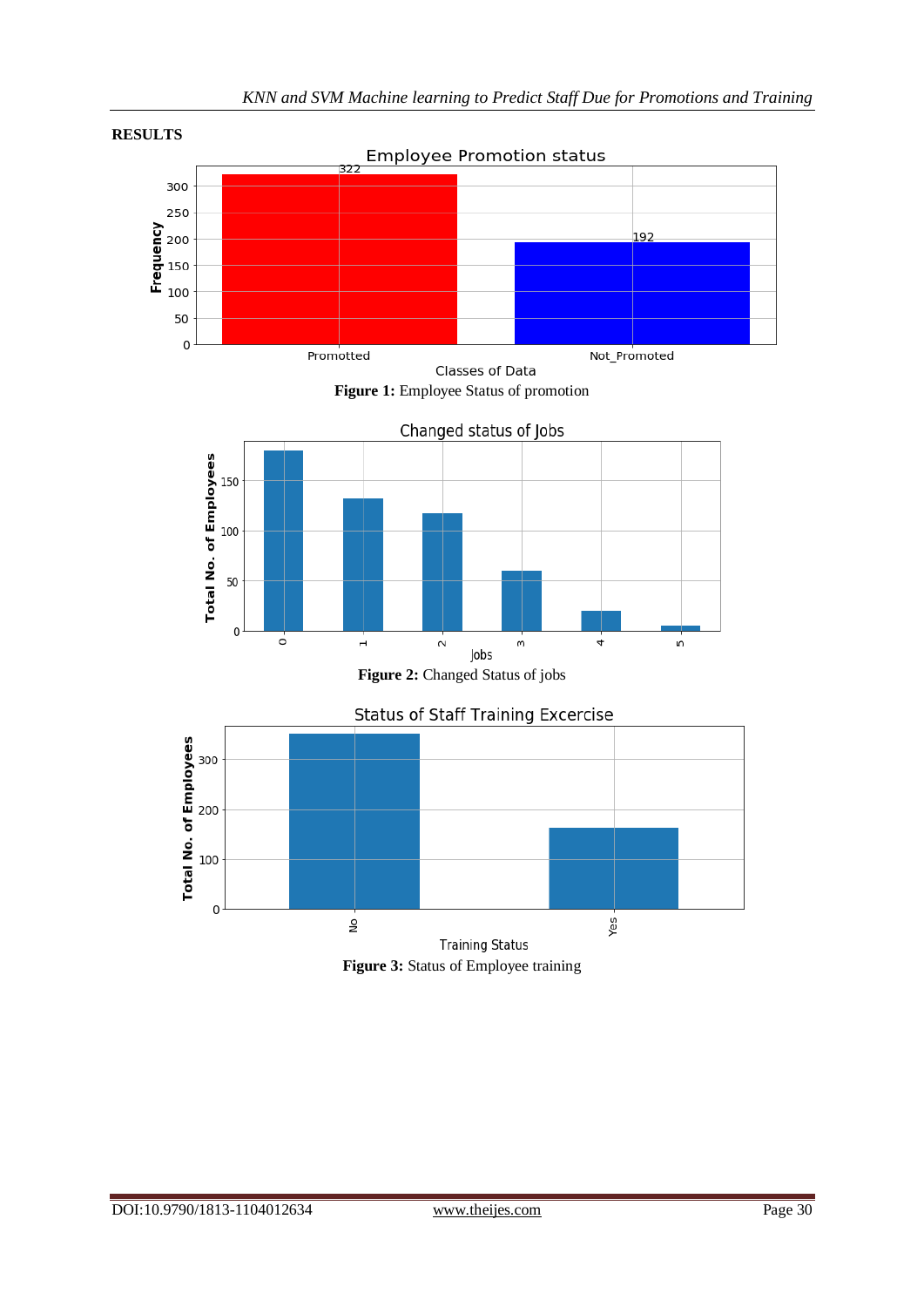

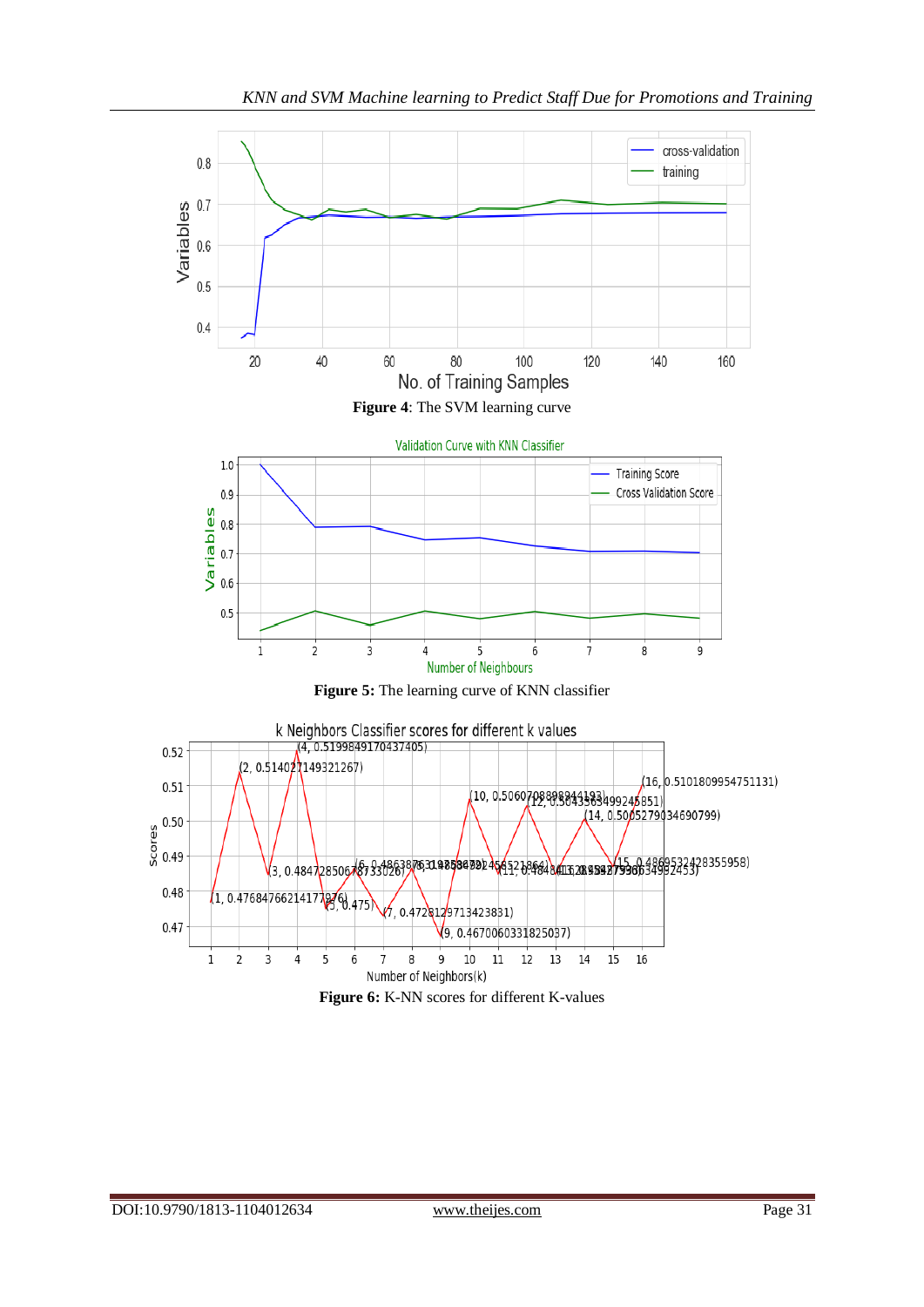



| <b>Table 3:</b> The SVM mean score and standard deviation |                   |                           |  |  |  |
|-----------------------------------------------------------|-------------------|---------------------------|--|--|--|
| <b>SVM</b>                                                | <b>Mean score</b> | <b>Standard deviation</b> |  |  |  |
|                                                           | 0.501             | 0.002                     |  |  |  |
|                                                           | 0.820             | 0.026                     |  |  |  |
|                                                           | 0.889             | 0.022                     |  |  |  |
|                                                           | 0.865             | 0.023                     |  |  |  |
|                                                           | 0.889             | 0.025                     |  |  |  |
|                                                           | 0.937             | 0.017                     |  |  |  |

| <b>Table 4:</b> The KNN mean score and standard deviation across |                   |                           |  |  |  |  |
|------------------------------------------------------------------|-------------------|---------------------------|--|--|--|--|
| K-value                                                          | <b>Mean score</b> | <b>Standard deviation</b> |  |  |  |  |
|                                                                  | 0.873             | 0.030                     |  |  |  |  |
| C.                                                               | 0.889             | 0.038                     |  |  |  |  |
| 3                                                                | 0.895             | 0.03                      |  |  |  |  |
| 4                                                                | 0.899             | 0.035                     |  |  |  |  |
|                                                                  | 0.900             | 0.033                     |  |  |  |  |
| ი                                                                | 0.902             | 0.034                     |  |  |  |  |

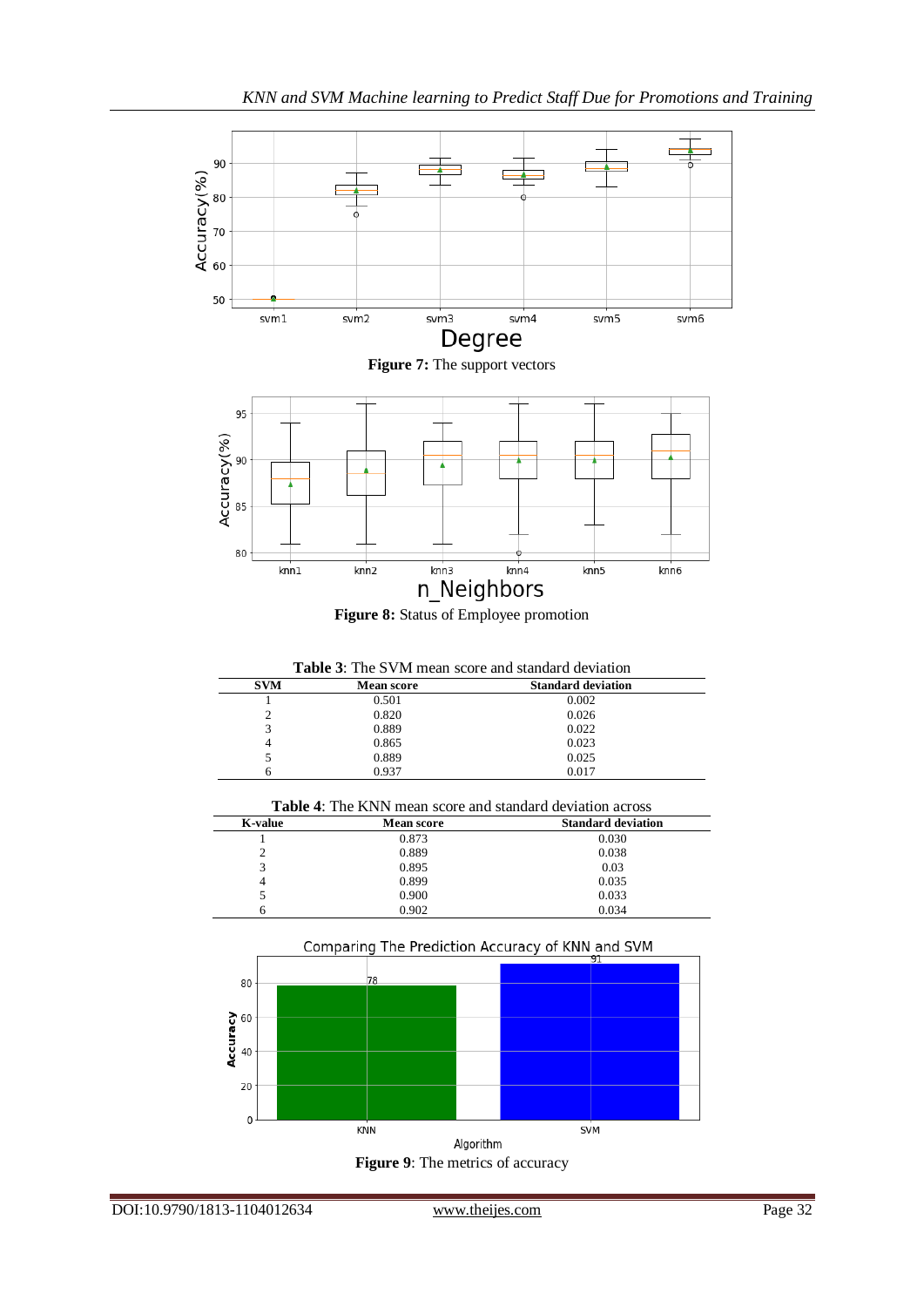#### **DISCUSSION OF RESULTS**

Figure 1 is the chart representing classes of promoted and not promoted set of employees. The number of employees promoted and not promoted as data classes produced 322 and 192 persons represented with red and blue colors respectively

Figure 2 depicts the employee changed status of job experience as visualized and arranged in ascending order. The changed status of jobs ranges from 0, 1, 2 to 5 as obtained from the proposed system dataset for decision making purpose. The employees with 0-changed status produced the highest followed by those with status of changed jobs to be 1, 2, 3, 4 and compared to those whose job status has been changed five times as the least shown in the Bar chart.

Figure 3 is the graph showing the total number of employees trained and not featured in training exercise obtained from the dataset. The total number of Staff involved in training exercise represented with "Yes" is recorded to be higher than those not trained represented using "No" as visualized through the dataset obtained from the field survey.

Figure 4 depicts the learning curve graph of SVM. The cross validation score of SVM increases and training score decreases along different training data samples. The training and validation curve converges from point 30 across other points as shown in the learning curve.

Figure 5 depicts the graph of KNN validation curve. The cross validation score increases gradually and training score decreases generally with growing number of k-neighborhood value. The training score is higher and will continue to decrease across different k-neighbors than the validation score that increases gradually along different k-values as we increase the k-value.

Figure 6 depicts the performance of KNN for different neighbor values ranging from 0 to 30. When kneighbors is set to 1 produced 0.47 validation score,  $k=2$  gave .0514,  $k=3$  produced 0.484 and  $k=4$  with 0.514,  $k=5$  with 0.395 and so on with cross validation score for 30 iterations. The validation score gradually increases as we increase the number of k-neighborhood values as shown in the figure above.

Figure 7 is the plot of SVM accuracy rate against the different fine-tuned support vector hyperparameter values. The prediction accuracy increases across different values with growing number of support vector that ranges from 1, 2, 3, 4, 5 to 6 as shown in figure 6 above. The value mapped to SVM6 produced the highest prediction accuracy, followed by svm5, svm4, and svm1 gave the least accuracy rate. The prediction accuracy increases along different fine-tune hyper-parameter values of support vector as we increase the value.

Figure 8 depicts the KNN accuracy rate across different neighborhood values ranging from 1, 2, 3, to 6 obtained from the dataset. There is a significant increase of prediction accuracy against the k-neighbor value as we increase the n\_Neighbors of the KNN technique. The k=6 produced 91% as the highest, followed by k=5, k=4 to k=1 having the least prediction accuracy.

Table 3 shows the mean and standard deviation scores of SVM along different kernel values ranging from 1, 2, 3, to 6. The mean ranges from 0.501, 0.820 to 0.937 and standard scores 0.002, 0.026 to 0.017 increases and gets closer to 1 as we increases the number of support vectors.

Table 3 shows the KNN mean and standard deviation scores ranging from 1, 2, 3, to 6. The mean ranges from 0.873, 0.889 to 0.902 and standard scores 0.030, 0.038 to 0034 increases and gets closer to 1 gradually as we increases the number of support

Figure 9 is a simple bar chart showing the overall prediction accuracy of KNN and SVM techniques with testing dataset. The result of SVM technique is recorded 91% higher compared to the KNN techniques that produced 79.0% prediction accuracy in carrying out training and promotion exercise.

## **V. CONCLUSION**

The prediction of accuracy of SVM was higher and better than KNN in terms of prediction accuracy, cross validation test, mean score and standard deviation score in predicting employee promotions and training. This will help organizations predict staff due for promotions and training exercise may affect work output and serve as a benchmark to other researchers because the model is scalable. The prediction accuracy of SVM produced a maximum of 91% as the best performance level with varying fine-tuned hyper-parameter values from the results compared to the KNN with 79% accuracy rate. The use of Python programming language simplified implementation task because it has several machine learning inbuilt libraries and classes with deployable tools which can be achieved through few lines of codes been optimized to achieve its best performance level.

## **REFERENCE**

- [1]. A. H. M. Imam, I. S. Nazaruddin, R. Yossie, "The Effect of Promotion, Mutation and Organizational Culture", International Journal of Business Management, 2(1), 23-35, 2019.
- [2]. S. Ghaffari, I. Shah, J. Burgoyne, M. Nazri, J. Salleh, "The influence of Motivation on Job Performance: A Case Study at Universiti Teknoligi Malaysia", Australian Journal of Basic and Applied Science, 11(4), 92-99, 2017.